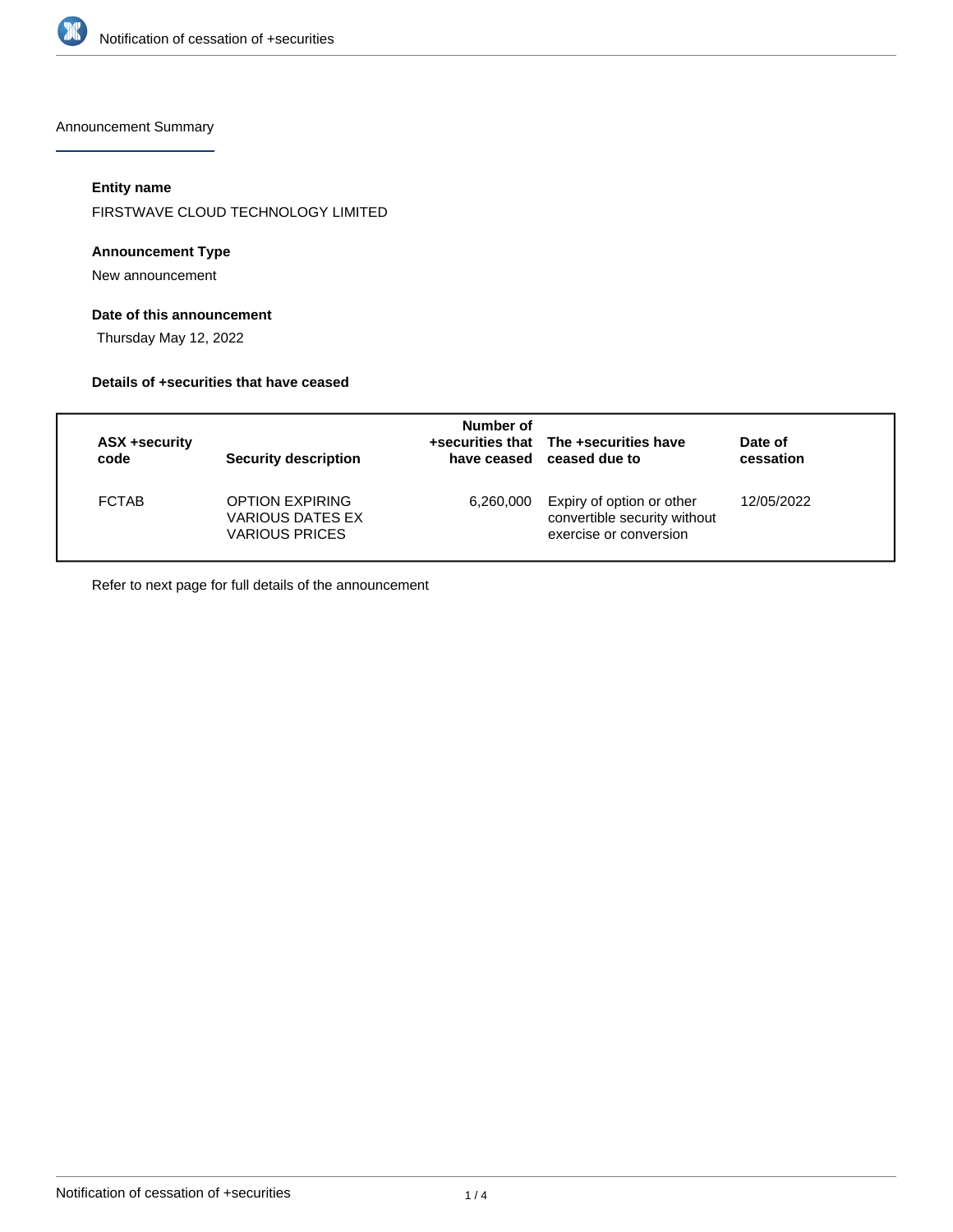

Part 1 - Announcement Details

## **1.1 Name of +Entity**

FIRSTWAVE CLOUD TECHNOLOGY LIMITED

We (the entity named above) provide the following information about our issued capital.

**1.2 Registered Number Type** ABN

**Registration Number** 35144733595

**1.3 ASX issuer code** FCT

**1.4 The announcement is** New announcement

# **1.5 Date of this announcement**

12/5/2022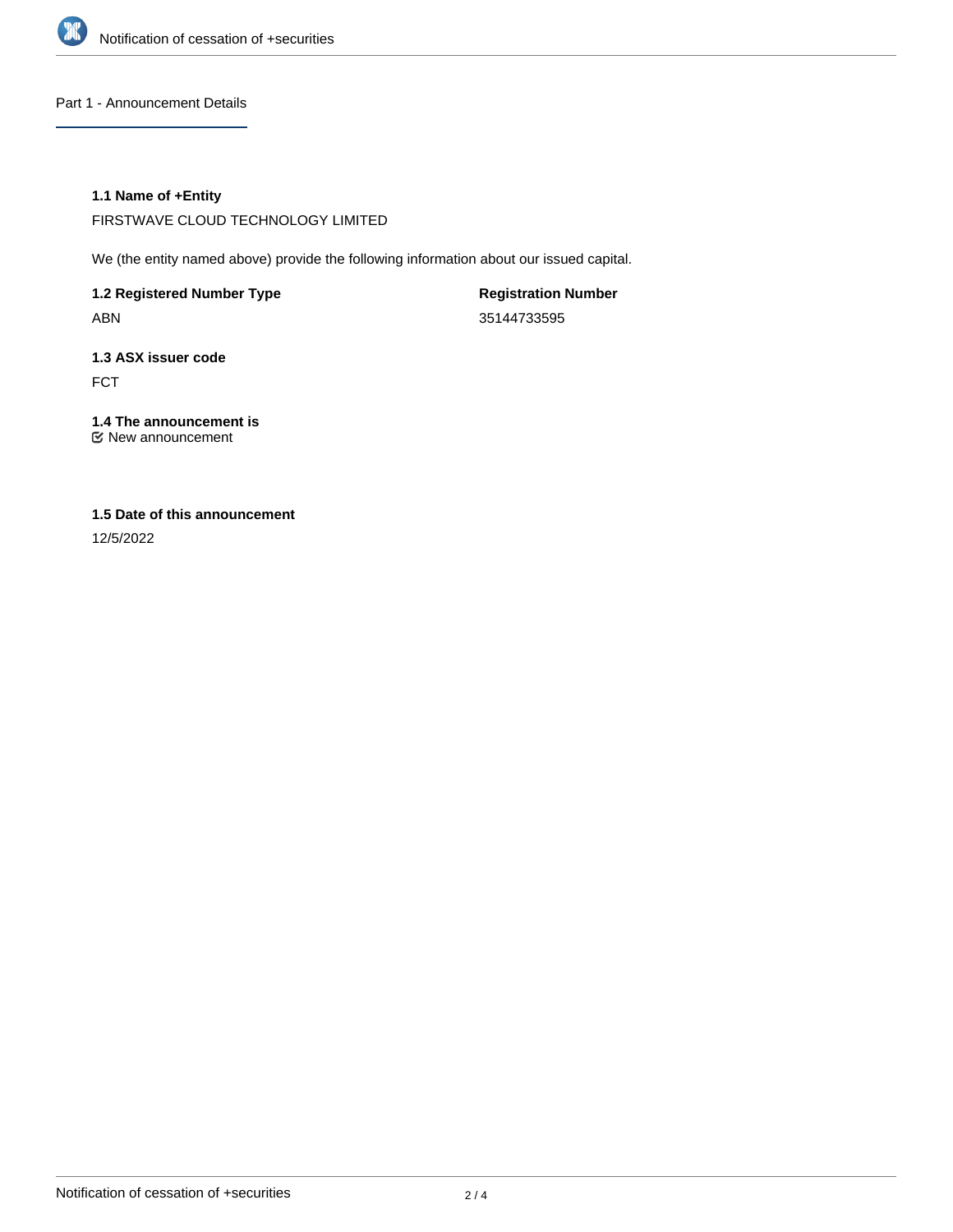

### Part 2 - Details of +equity securities or +debt securities that have ceased

### **ASX +Security Code and Description**

FCTAB : OPTION EXPIRING VARIOUS DATES EX VARIOUS PRICES

## **Unquoted +equity securities that have ceased**

**Number of securities that have ceased**

6,260,000

12/5/2022

**Reason for cessation** Expiry of option or other convertible security without exercise or conversion

**Date of cessation**

**Is the entity paying any consideration for the cessation?** No

**Any other information the entity wishes to notify to ASX about the cessation?**